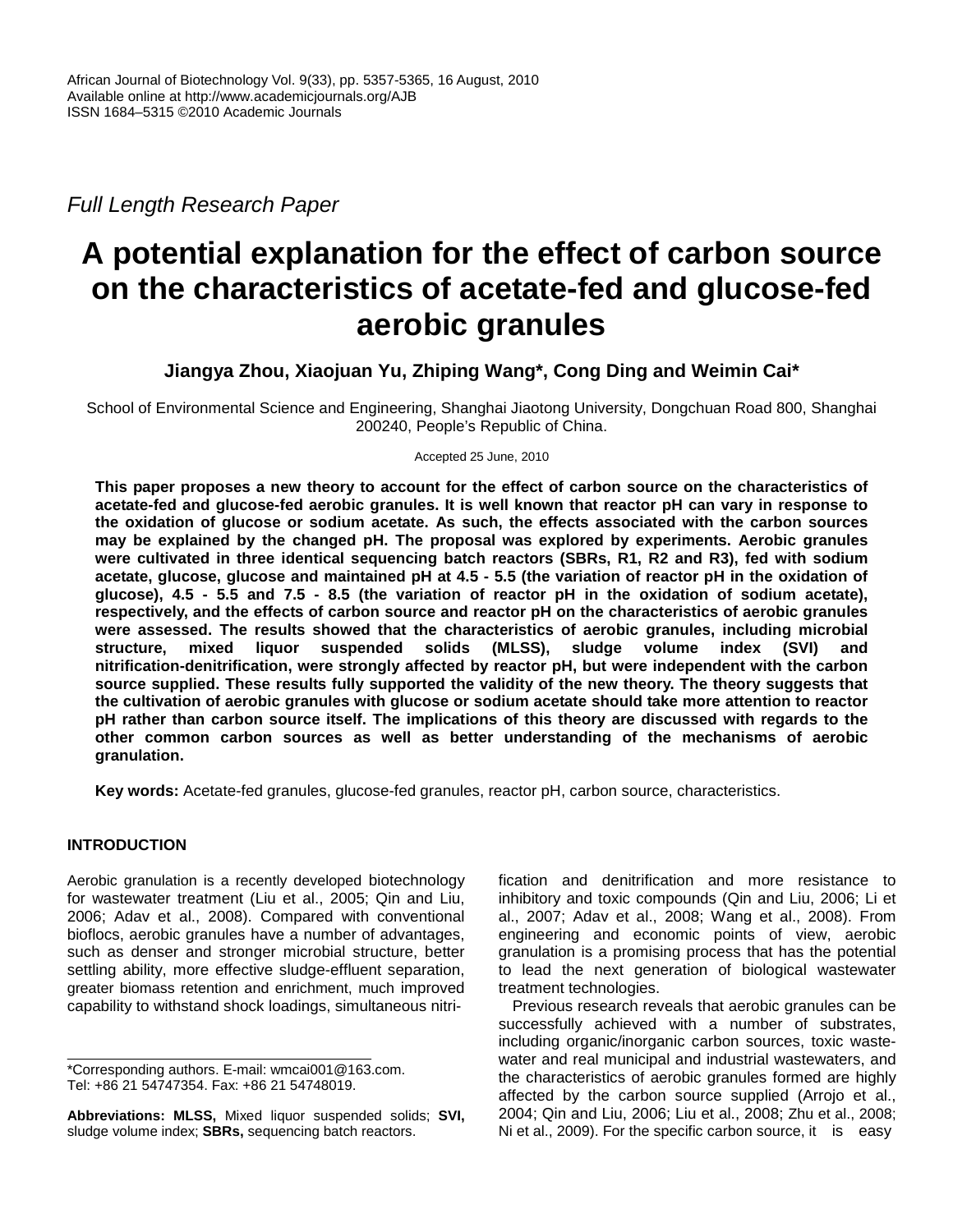to explain the strong selectivity of carbon source to microorganisms. From the selectivity theory, the microorganisms in activated sludge, which can take advantage of the carbon source, are remained in the reactor and further formed aerobic granules, and the microorganisms, which can not utilize the carbon source at all, would leave the reactor with effluents. But for the common carbon source, such as glucose and acetate sodium, although they do not have any selectivity to the microorganisms in activated sludge, but the characteristics of aerobic granules fed by them are also quite different from each other (Tay et al., 2002). It is unlikely to explain the strange phenomenon by the selectivity theory.

Under aerobic conditions, acetate and glucose can be oxidized as follows (O'Neill, 1998; Liu, 2008):

 $CH_3COO$  +  $2O_2$  +  $H^+$   $\rightarrow$   $2CO_2$  +  $H_2O$ , (1)  $C_6H_{12}O_6 + 6O_2 \rightarrow 2C_3H_4O_3 + 2H_2O + 5O_2 \rightarrow 6CO_2 +$  $6H<sub>2</sub>O$ (2)

During the oxidation of acetate, hydrogen ion is consumed, which results in an increase in solution pH, whereas the oxidation of glucose generates pyruvic acid and carbon dioxide, which can acidify the solution. It can be inferred that in the degradation of glucose or acetate, solution pH can be changed to acid or alkaline. Can the changed pH resulting from the degradations of the carbon sources affect the characteristics of glucose-fed and acetate-fed granules, but not the carbon sources themselves? A new theory emerges and according to the theory, the characteristics of aerobic granules fed with glucose and acetate must be related to reactor pH, but not carbon source.

In order to test the theory, the variations of reactor pH in the degradations of glucose and acetate, 4.5 - 5.5 and 7.5 - 8.5, were achieved in preliminary experiments, and in the current study, three sequencing batch reactors (SBRs, R1, R2 and R3) were operated with sodium acetate, glucose and glucose as substrates and were held pH at 4.5 - 5.5 (the variation of reactor pH in the oxidation of glucose), 4.5 - 5.5 and 7.5 - 8.5 (the variation of reactor pH in the oxidation of sodium acetate), respectively, to study the effects of carbon source and reactor pH on the characteristics, including microbial structure, mixed liquor suspended solids (MLSS) and sludge volume index (SVI) as well as nitrificationdenitrification.

### **MATERIALS AND METHODS**

#### **Experimental setup and operation**

Experiments were performed in three identical sequencing batch reactors. Each reactor had a working volume of 1.0 L and an

internal diameter of 5 cm, giving a working H/D of about 10. Fine air bubbles for aeration were supplied through an air sparger at the bottom of the reactor at an airflow rate of 3 I/min, equivalent to a superficial upflow air velocity of 2.5 cm/s. All of the reactors were operated in a sequential mode for a 4-h cycle consisting of 5 min of feeding, 225 min of aeration, 5 min of settling and 5 min of effluent withdrawal from the middle ports of the reactors. The reactors were operated at room temperature, and water temperature was 20 - 25°C. R1 and R2 were maintained at pH 4.5 - 5.5 and R3 at 7.5 - 8.5 through addition of 1 M HCl or 1 M NaOH.

Activated sludge taken from a local municipal wastewater treatment plant (Shanghai Minhang district water purification plant) was used as seed sludge for inoculation, with initial MLSS of 2.87 g/l and SVI of 174 ml/g.

The composition of the synthetic wastewater used in this study was as follows: carbon source (1025 mg/l sodium acetate for R1 or 750 mg/l glucose for R2 and R3), 320 mg/l NH<sub>4</sub>Cl, 58 mg/l K<sub>2</sub>HPO<sub>4</sub>, 23 mg/l KH<sub>2</sub>PO<sub>4</sub>, 90 mg/l MgSO<sub>4</sub>, 53 mg/l CaCl<sub>2</sub>, 20mg/l ethylenediamine tetraacetic acid (EDTA) and 1.0 ml/l microelement solution. This provided a chemical oxygen demand (COD) of 800 mg/l for all the reactors. The microelement solution contained 0.05 g/l H<sub>3</sub>BO<sub>3</sub>, 0.05 g/l ZnCl<sub>2</sub>, 0.03 g/l CuCl<sub>2</sub>, 0.05 g/l MnSO<sub>4</sub>·H<sub>2</sub>O, 0.05 g/l (NH4)6MoO24·4H2O, 0.05 g/l AlCl3, 0.05 g/l CoCl2·6H2O and 0.05 g/l NiCl2 (Ren et al., 2008).

#### **Analytical methods**

The measurements of NH4<sup>+</sup>-N, MLSS and SVI were conducted according to the standard methods (APHA, 2005). Total nitrogen (TN) was analyzed with a total organic carbon/total nitrogen (TOC/TN) analyzer [N/C3000 (ChD), Analytik Jena AG, Germany]. A pH meter was used for pH measurements. The average particle size was measured by a laser particle size and shape analyzer (CIS-100, Ankersmid Co., Netherlands) with a range of 0.002 - 6000 µm.

Microbes were observed using an optical microscope equipped with a charge coupled device (CCD) camera (Nikon E400, Japan). The morphology and surface structure of the granules were studied with a scanning electron microscope (SEM; JSM-5610 LV JEOL, Tokyo, Japan).

# **RESULTS AND DISCUSSION**

## **Microbial structure of aerobic granules**

Granulation of aerobic sludge was satisfactorily achieved in reactors R1, R2 and R3. The microbial structures of mature granules in R1, R2 and R3 are shown in Figures 1, 2 and 3, respectively. All granules were round in shape with a clear outline, but there were obvious differences in microbial composition and microstructure. SEM images revealed that the granules in R1 and R2 were mainly composed of fungi, while the granules in R3 consisted predominantly of bacteria. In R1, the long filamentous cells tangled with each other and protruded from the surface, forming a fluffy and loose structure. In R2, the long filamentous cells likewise tangled with each other, forming a fluffy and loose structure. In contrast, the granules in R3 were composed of bacterial aggregates with a rather strongly compact structure.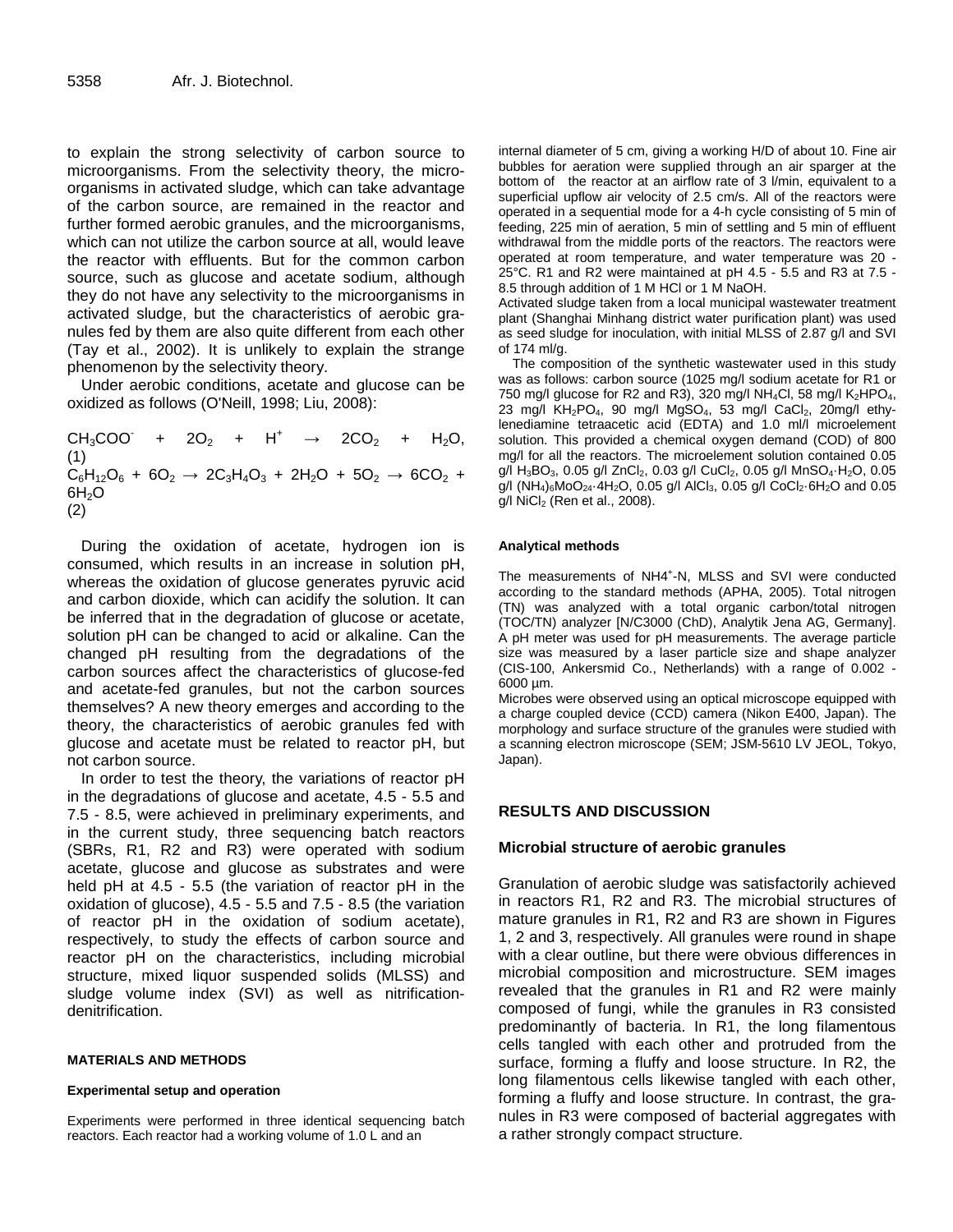

**Figure 1.** Microbial structure of aerobic granules in R1 (acetate-fed; maintained in acid pH).



**Figure 2.** Microbial structure of aerobic granules in R2 (glucose-fed; maintained in acid pH).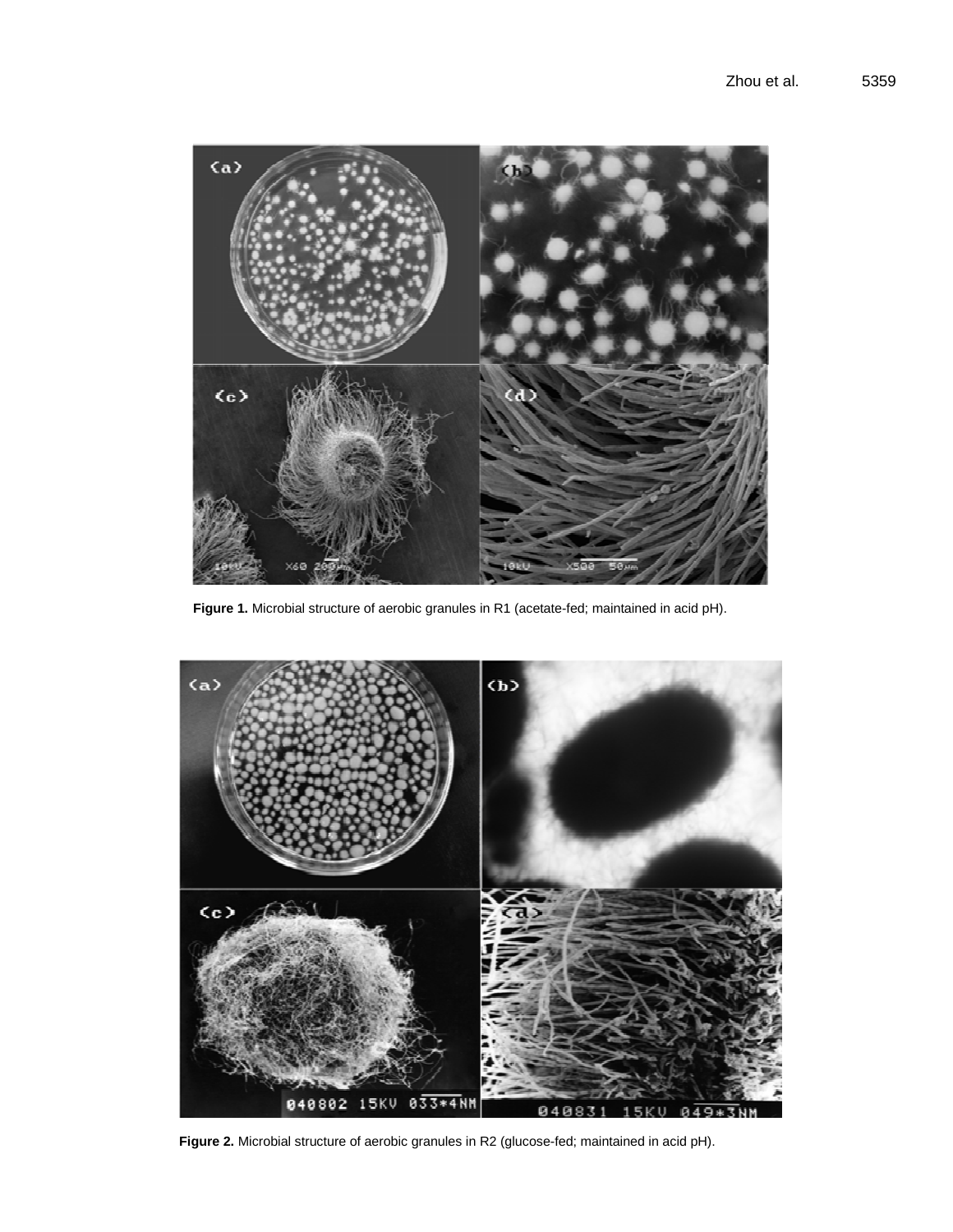

**Figure 3.** Microbial structure of aerobic granules in R3 (glucose-fed; maintained in alkaline pH).



**Figure 4a.** Particle size distribution of aerobic granules in R1 (acetate-fed; maintained in acid pH).

The particle size distributions of aerobic granules in R1, R2 and R3 are shown in Figure 4. The granules in R1 and R2 had a wide range, from 1.0 to 5.0 mm, while the granules in R3 were mainly distributed around the range of 0.40 - 1.60 mm. From SEM images and particle size distributions, it was clear that the microbial structures of aerobic granules in R1 and R2 were almost the same, but they were quite different from those in R3.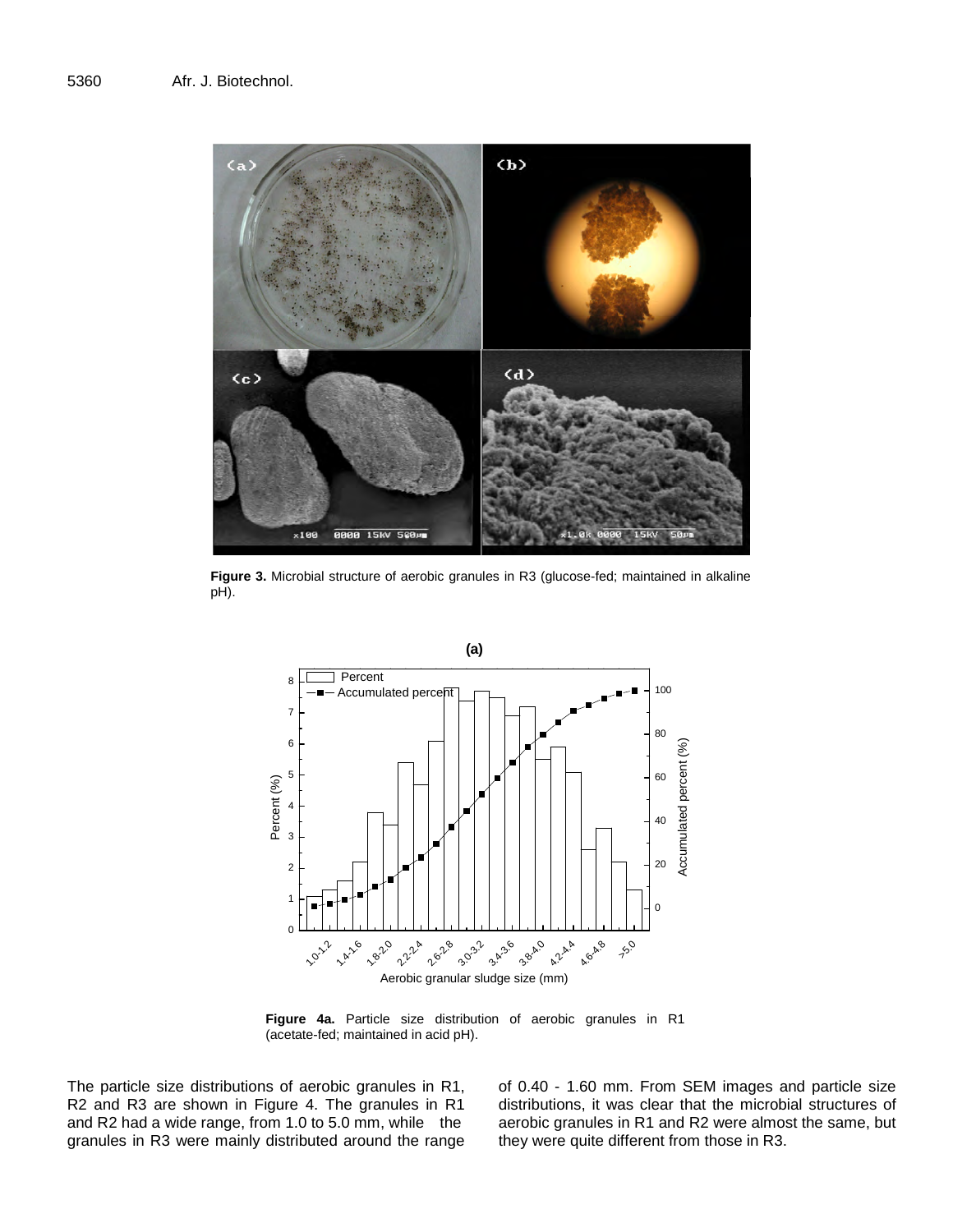

Figure 4b. Particle size distribution of aerobic granules in R2 (glucose-fed; maintained in acid pH).



Figure 4c. Particle size distribution of aerobic granules in R3 (glucose-fed; maintained in alkaline pH).

R1 and R2 were maintained at acid pH (4.5-5.5), which encouraged the growth of most fungi and inhibited the growth of most bacteria (Rousk et al., 2009). With the continuous elimination of bacteria, fungi gradually became dominant and formed fungal granules. In contrast, maintaining R3 at an alkaline pH (7.5-8.5), which is optimum for the growth of most bacteria and unfavorable to fungi (Rousk et al., 2009), allowed bacteria to survive and aggregate to form the compact granules. So it could be seen that reactor pH played an important role in the microbial structure of the aerobic granules. Yang et al.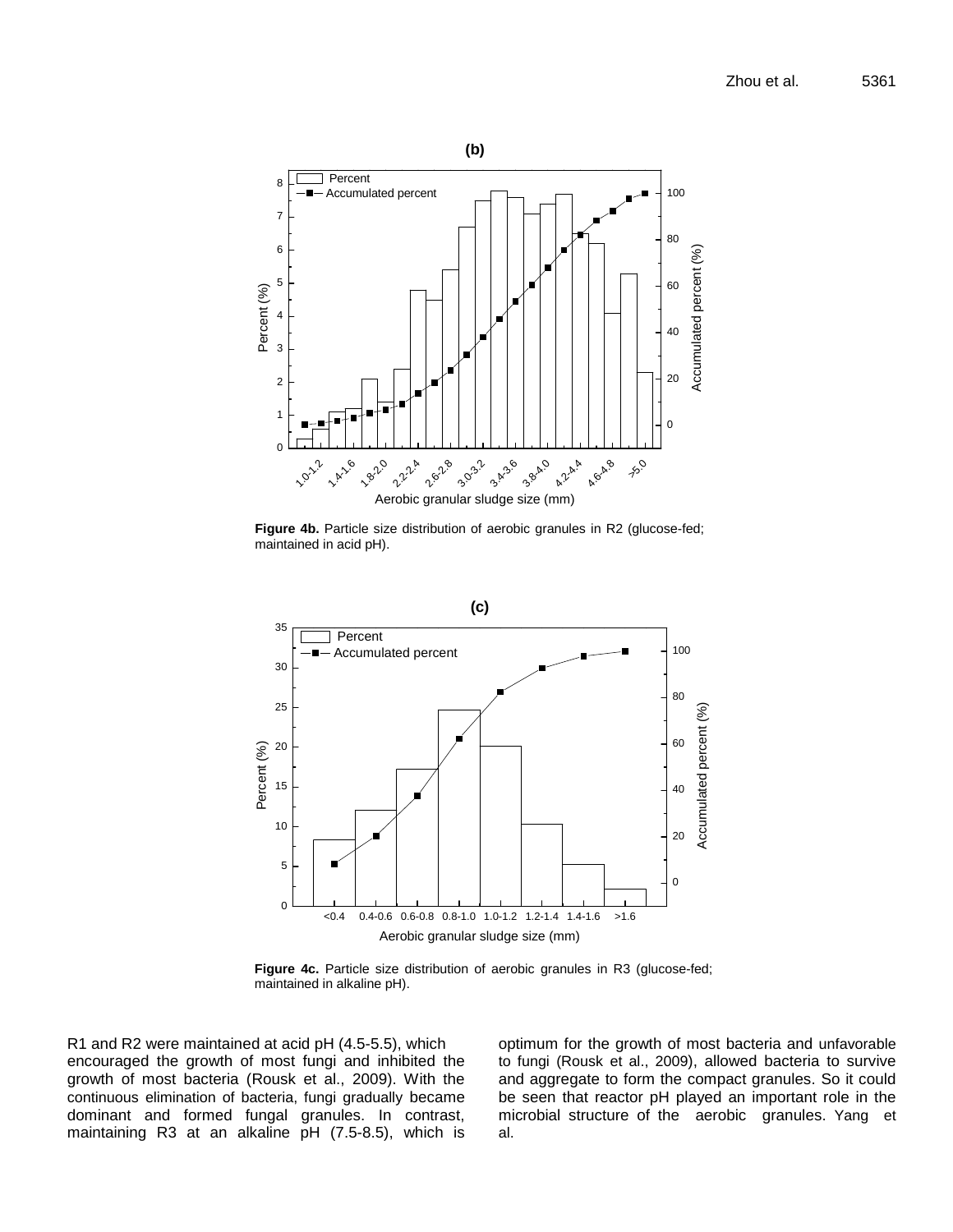

**Figure 5.** MLSS and SVI of aerobic granules: (a) mixed liquor suspended sludge (MLSS); (b) sludge volume index (SVI); R1: acetate-fed, maintained in acid pH; R2: glucose-fed, maintained in acid pH; R3: glucose-fed, maintained in alkaline pH.

(2008) has achieved fungal-dominant granules in acidic condition and bacterial-dominant granules in alkaline condition using the same carbon source. In contrast, R2 and R3 in this study were fed with the same carbon source (glucose), but they resulted in quite different microbial structures. Therefore, the microbial structure of the aerobic granules was significantly influenced by reactor pH, and was not related to carbon source.

#### **MLSS and SVI of aerobic granules**

The evolutions of MLSS and SVI in the reactors throughout the operation are shown in Figure 5. Due to poor settling ability (174 ml/g in SVI) and short settling time (5 min), seed sludge was washed out of the reactors during the initial days, leading to the lowest MLSS of 1.92 g/l in R1 and 1.98 g/l in R2 on the fourth day and 1.84 g/l in R3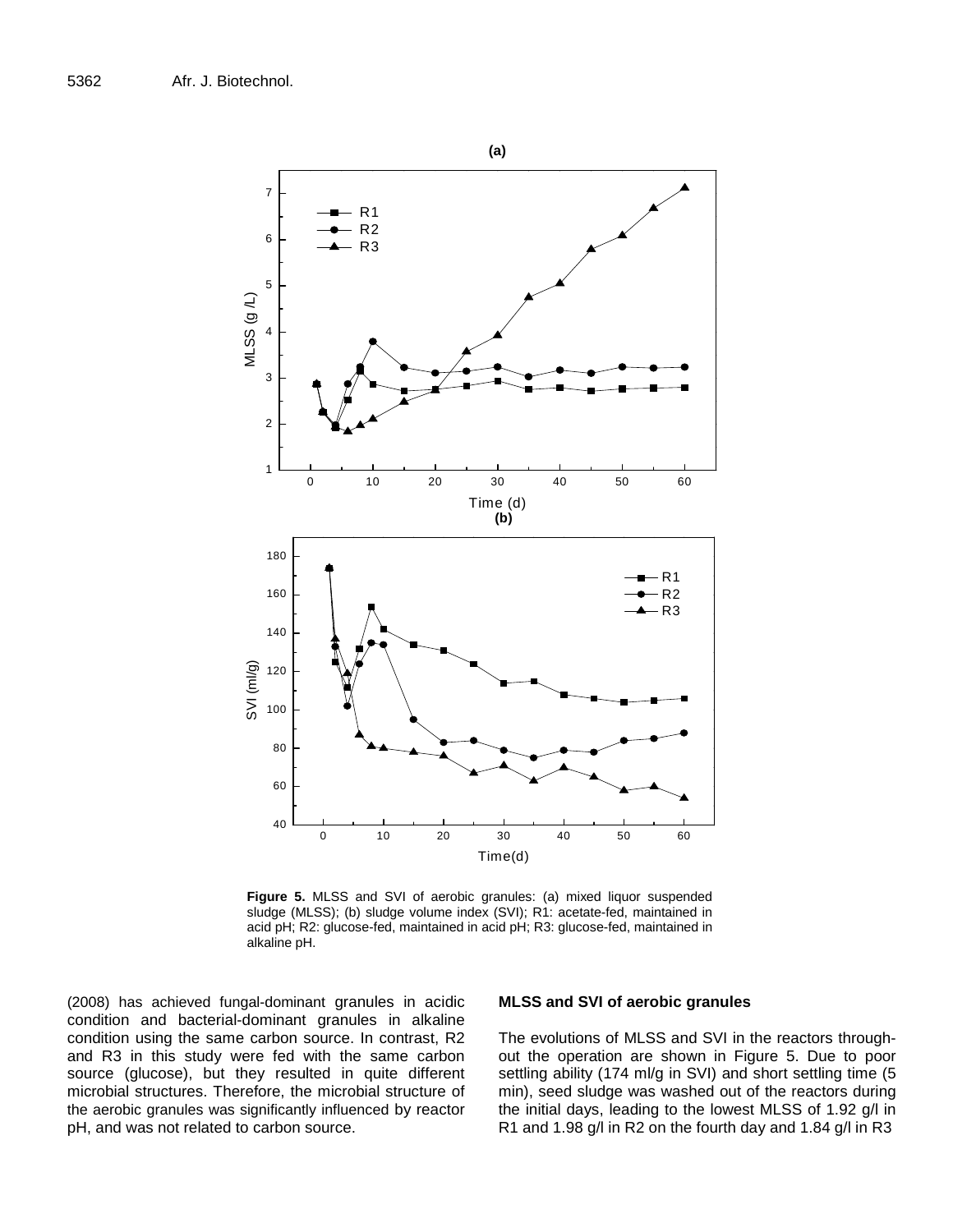on the sixth day. Then, with the retention of fast-settling biomass and granulation, MLSS in R3 increased continuously to a level of more than 7 g/l, and corresponding SVI gradually decreased to 54 ml/g. This variation is similar to previous findings reported for bacterial granules in SBRs (Tay et al., 2004). In contrast, MLSS in R1 and R2 increased to the maximum of 3.15 g/l after 8 days and 3.79 g/l after 10 days, respectively. Then MLSS slightly decreased and stabilized at 2.797 and 3.237 g/l finally, with corresponding SVIs of 106 and 88 ml/g, for R1 and R2, respectively. For the granules in the three reactors, MLSS and SVI in R1 and R2 were quite similar, and MLSS of fungal-dominant granules (R1 and R2) was much lower than that of bacterial-dominant granules (R3), and SVI was slightly higher. The same results were reported by Yang et al. (2008).

SVI denotes the degree of looseness of aerobic granules, which is closely related to microbial structure of aerobic granules (Dick and Vesilind, 1969). The granules in R1 and R2 were fluffy and loose, so SVI was high. The granules in R3 were tight and compact, so SVI was low. A high SVI means that if the granules have good settling ability, MLSS must be low, so MLSS in R1 and R2 was low. A low SVI means that if MLSS is high, the settling ability of the granules must be good, so the granules in R3 not only had a high MLSS but also a low SVI. Thus, MLSS and SVI of aerobic granules determined by microbial structure were indirectly influenced by reactor pH, and had no relation with carbon source.

# **Nitrification-denitrification of SBRs**

The removal efficiencies of  $NH_4^+$ -N and TN are shown in Figure 6. R1 and R2 were considerably different in nitrogen removal efficiency with R3. R1 and R2 showed consistently low NH<sub>4</sub><sup>+</sup>-N and TN removal efficiencies (less than 25 and 20%) throughout the operation, which indicates poor nitrification-denitrification by fungal-dominated granules. In R3, NH<sub>4</sub><sup>+</sup>-N removal efficiency gradually increased and reached 88.5% on the 60th day; TN removal efficiency and slightly increased in the first days, then increased rapidly after the appearance of granules before finally stabilizing at about 40%. R3 had good nitrification-denitrification capacity after 40 days.

Nitrifying and denitrifying bacteria grow best at pH 7.5 - 8.2 and 8.0 - 9.0, respectively, so they would grow poorly in the acidic condition of R1 and R2 but would grow well in the alkaline condition of R3. For the fungal-dominant granules in R1 and R2, the fluffy and loose structure allows oxygen to diffuse into the entire aerobic granules, making the whole granules to be in aerobic condition. Li et al. (2005) have reported that dissolved oxygen became a major limiting factor of metabolic activity of aerobic granules when bacterial-dominant granules grew to a size larger than 0.5 mm. Therefore, most of the granules in

R3 would be expected to have anoxic zones, which would provide niches for denitrifying bacteria. In R3, the appropriate pH provided the environment for the growths of nitrifying and denitrifying bacteria, and the appropriate microbial structure provided the space for the livings of nitrifying and denitrifying bacteria, so the granules in R3 had the good nitrification-denitrification. The results suggested that the nitrification-denitrification of SBRs was affected by reactor pH and the microbial structure of the aerobic granules, was also affected by reactor pH. So reactor pH played an important role in the nitrificationdenitrification of SBRs. Beun et al. (2001) and Adav et al. (2009) have successfully achieved aerobic granules with good nitrification-denitrification under alka- line condition. The nitrification-denitrification of R2 and R3 were quite different, suggesting that the nitrification-denitrification was not related to carbon source. Therefore, the nitrification-denitrification performance of the reactors was also closely related to reactor pH, and had nothing to do with carbon source.

In this study, it can be concluded that for glucose-fed and acetate-fed aerobic granules, the characteristics of aerobic granules, including microbial structure, MLSS, SVI and nitrification-denitrification, were affected by reactor pH, and were independent with the substrate supplied.

In the cultivations of aerobic granules with glucose and sodium acetate, the differences between the reactors were only the carbon source and the changed pH resulting from the oxidation of the carbon source. The differences between the characteristics of aerobic granules with the two carbon sources were maybe from one of them or both. The experimental results showed that the characteristics of aerobic granules were asso- ciated with reactor pH but not carbon source. So it is clear that the differences came from the changed reactor pH resulting from the degradation of the two carbon sources, which can fully support the validity of the new theory.

# **Conclusions**

The potential explanation suggests that the cultivation of aerobic granules with glucose or sodium acetate should have more attention on reactor pH rather than carbon source itself.

The implications of this potential explanation are discussed with regards to the other common carbon sources as well as better understanding of the mechanisms of aerobic granulation.

# **ACKNOWLEDGEMENT**

This study was supported by the National Natural Science Foundation of China (Grant No. 50778110).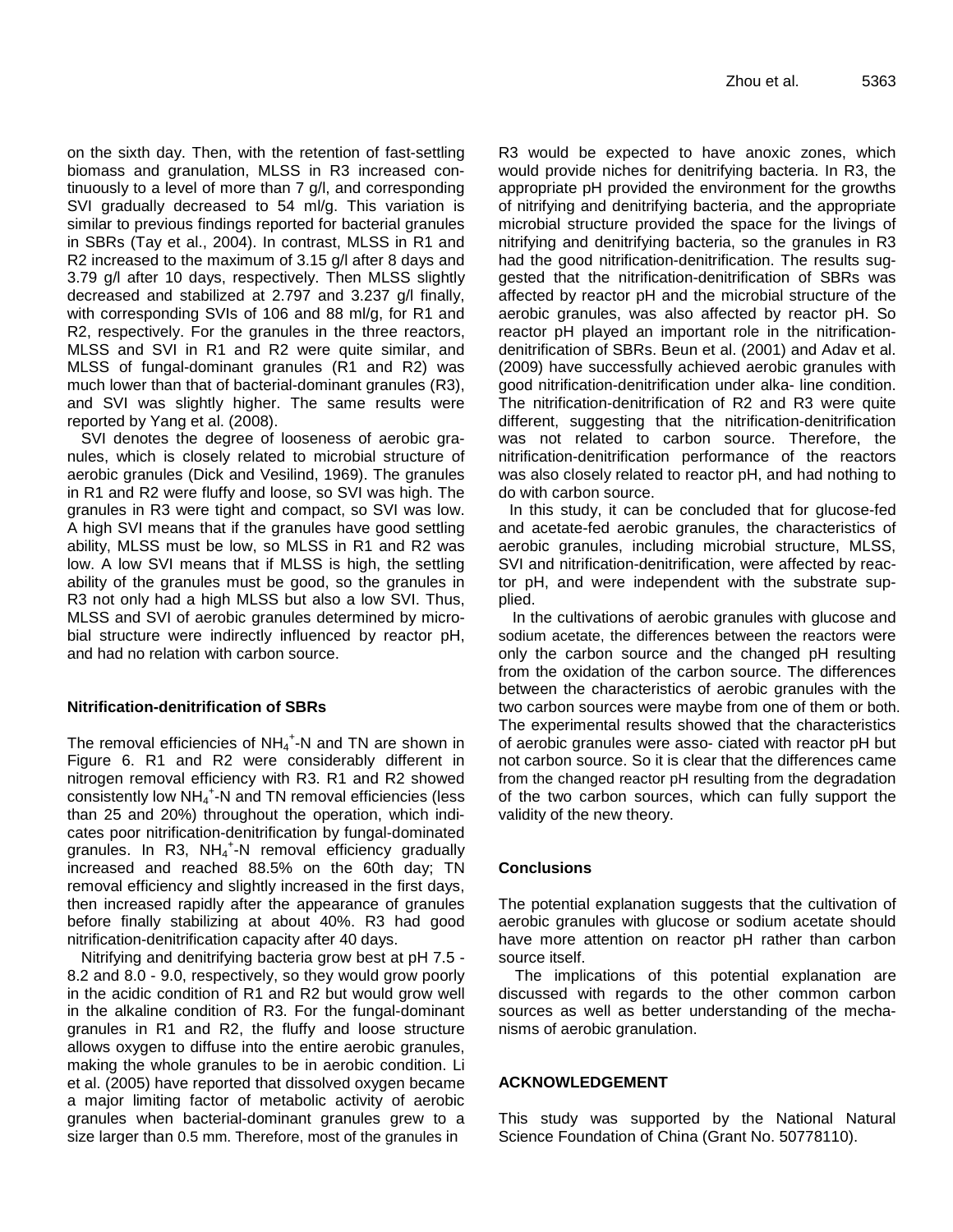

**Figure 6.** Nitrification-denitrification of the reactors in a 60-day operation: (a) NH<sup>4</sup> + -N removal efficiency; (b) TN removal efficiency; R1: acetate-fed, maintained in acid pH; R2: glucose-fed, maintained in acid pH; R3: glucose-fed, maintained in alkaline pH.

#### **REFERENCES**

- Adav SS, Lee DJ, Show KY, Tay JH (2008). Aerobic granular sludge: Recent advances. Biotechnol. Adv. 26: 411-423.
- Adav SS, Lee DJ, Lai JY (2009). Biological nitrification-denitrification with alternating oxic and anoxic operations using aerobic granules. Appl. Microbiol. Biotechnol. 84: 1181-1189.
- American Public Health Association (2005). Standard methods for the examination of water and wastewater. 21th ed. American Public Health Association. Washington, DC.

Arrojo B, Mosquera-Corral A, Garrido JM, Mendez R (2004). Aerobic

granulation with industrial wastewater in sequencing batch reactors. Water Res. 38: 3389-3399.

- Beun JJ, Heijnen JJ, Van-Loosdrecht MCM (2001). N-removal in a granular sludge sequencing batch airlift reactor. Biotechnol. Bioeng. 75: 82-92.
- Dick RI, Vesilind PA (1969). The Sludge Volume Index: What Is It? J. Water Pollut. Control Fed. 41: 1285-1291.
- Li J, Garny K, Neu T, He M, Lindenblatt C, Horn H (2007). Comparison of some characteristics of aerobic granules and sludge flocs from sequencing batch reactors. Water Sci. Technol., 55: 403-411.
- Li Y, Liu Y (2005). Diffusion of substrate and oxygen in aerobic granule.